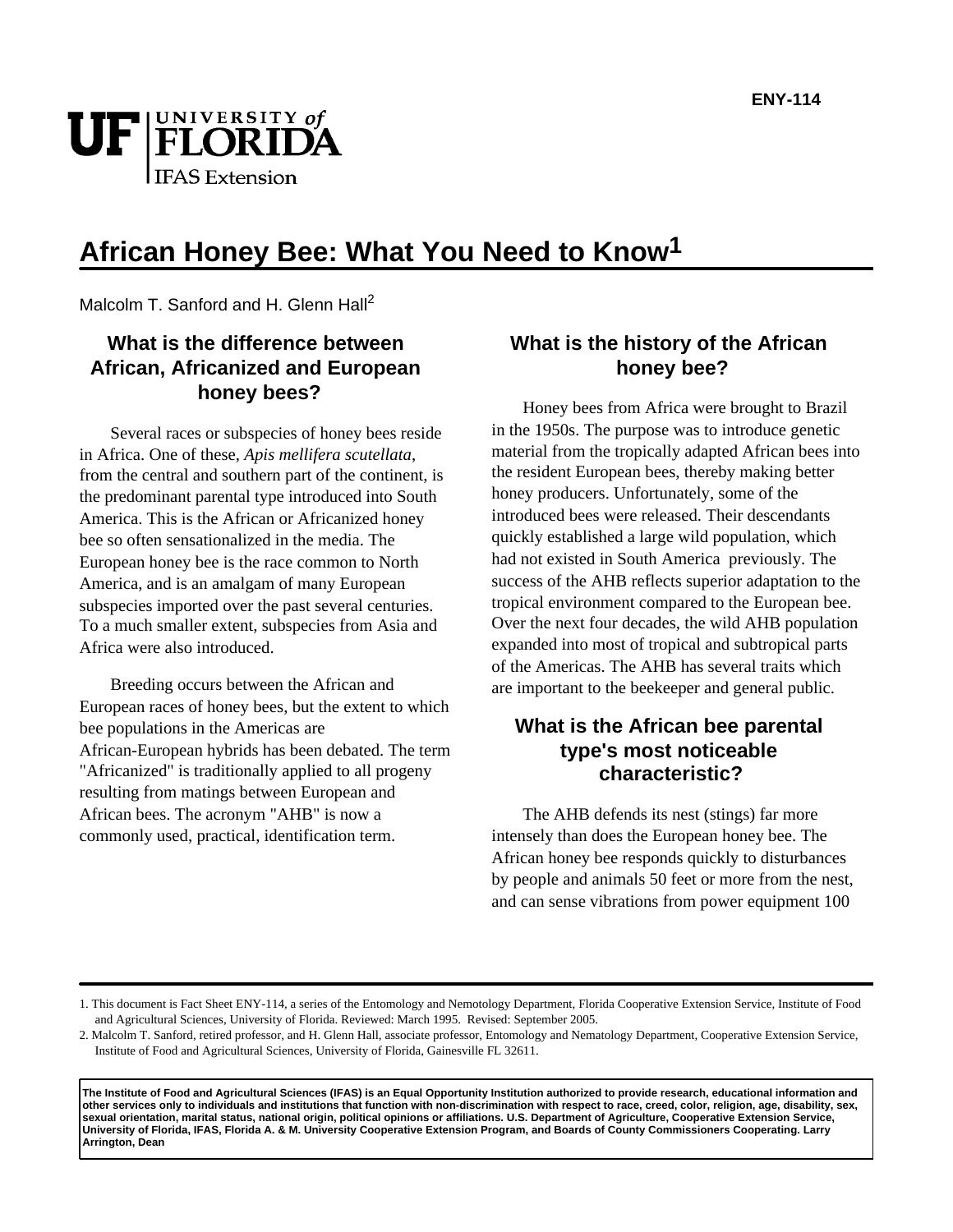feet or more from the nest. AHB will chase an enemy up to a mile or more. Their defensive behavior is thought to have evolved because of the many biological competitors, including humans, in the bees' native Africa. There, only the most defensive bees can survive. Apicultural activity in much of Africa is confined largely to bee hunting rather than beekeeping. This practice is a form of selection that has favored a population of bees unpredictable in behavior.

By contrast, the European honey bee population in the U.S. has been selected by beekeepers for manageable traits (gentleness, reduced swarming, high honey hoarding). Consequently, the European bee is much more gentle and predictable in their behavior than the AHB.

## **What other traits can be seen in the African honey bee parental type?**

The survival strategy of the African parental type is to invest food resources into producing large numbers of progeny and generating many reproductive swarms. Thus, colonies are replaced that are frequently lost due to the severe predation and harsh environmental conditions of Africa. In response to these conditions, the African bee will also tend to abscond readily (abdicate its nest and move elsewhere). The African bee is physically smaller than the European bee and constructs its comb with smaller cells. African bees nest in smaller cavities and sometimes underground (water meters, animal burrows). A combination of such behavioral and physiological characteristics make the African bee well-suited to tropical environments.

The European honey bee's survival strategy is different from that of the African bee; it defends its nest, absconds, and swarms to a lesser extent. More energy goes into producing and storing honey needed to successfully get through long parts of the year (winters) when resources are absent. Such characteristics make the European bee well-suited to temperate environments.

### **What are the traits of the African honey bee in South and Central America?**

The AHB may show all degrees of behavior expected in either European or African bees. However, tropical conditions in South and Central America have favored the African parental type. The expression of African characteristics among the AHB such as defensive stinging, frequent swarming and absconding, has been well documented.

Genetics research has shown that the large wild AHB population is composed of unbroken African mother lines extending back to the queen bees originally brought to Brazil. As the wild AHB population expanded and encountered managed European bees, matings occurred between them. European queen bees from managed apiaries mated readily with wild African drones, and the "Africanized" progeny inherited and expressed the African characteristics, including highly defensive stinging. However, few matings between wild African queens and European drones seemed to have occurred, and, to a large extent, the few hybrid progeny produced appear not to have persisted. Superior adaptation to the tropics is probably largely responsible for preserving the African genetic composition.

## **What have been the effects of the African honey bee on South and Central American beekeeping?**

Bees with predominantly African characteristics initially brought disaster to much of South and Central American beekeeping. Beekeepers were not prepared for the large, wild population of AHB which invaded their area; they saw their own bees change rapidly and could not cope with the intense stinging behavior. Honey production rapidly declined in areas invaded by wild AHB colonies, as many beekeepers simply did not adapt and abandoned their apiaries. Those that stayed in business found locations increasingly more difficult to obtain, because of the bees' deserved reputation for extreme defensiveness. Finally, there is evidence that the wild African bee population has reduced nectar resources in certain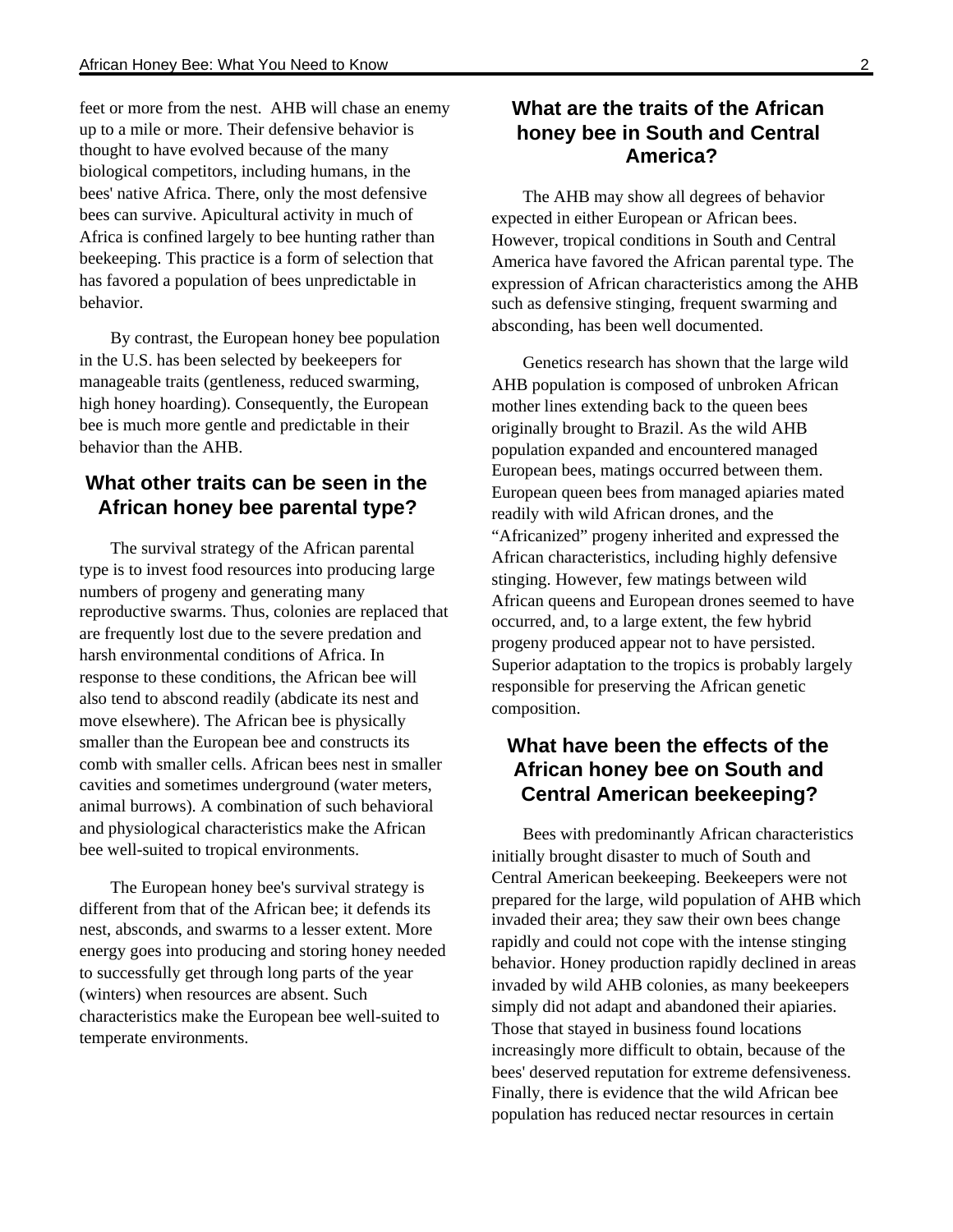areas, making them unavailable to managed European bees.

Over time, beekeepers have devised ways to manage AHB. Beekeeping has been returning to many areas in South and Central America, although often in a much different form. This is certainly the case in Brazil. Reports from there that the AHB alone has increased honey production need to be tempered by the fact that beekeeping knowhow has also greatly increased. Also, the numbers of orchards have increased during this time.

## **What has the African honey bee meant to the South and Central American general public?**

Like the beekeeper, the general public was unaware of the spread of wild, defensive AHB. As the wild population expanded in size and filled a large ecological vacuum, more bee-human contact was inevitable. The European bee is fairly selective for nest sites, but the AHB is not so particular. They nested in unexpected places. Most people were ignorant of bee behavior. Those with bee experience tended to treat AHB as they had the resident European bee.

With the AHB nesting in a wide variety of sites, along with their erratic defensive behavior, a substantial number of stinging incidents involving both humans and animals resulted. These incidents were often sensationalized by the local press. Once the invading wave passed, gradually the general public and public agencies had to contend with the reality that a large number of defensive honey bees would be a permanent part of their environment.

## **How will arrival of the African honey bee affect the U.S. beekeeping industry?**

Because the U.S. beekeeping industry will be better informed about the AHB, it may not suffer extensive damage from the invasion. It is anticipated that beekeepers will attempt to maintain European stock by more frequent requeening. Beekeepers will probably become involved in exterminating wild bee nests to protect their managed bees from resource

competition. Therefore, beekeepers will become one of the principle resources to whom the general public and agriculturalists can turn as they confront the AHB.

Sensationalized press releases and realistic concerns about stinging incidents will reduce the number of possible locations for managed bees. This will be alleviated to some extent by beekeepers' effectiveness in convincing the general public that managed colonies will lead to fewer wild, over-defensive colonies. Where wild populations of AHB build up, competition for resources with managed colonies will contribute to further reduction in forage availability.

Frequent requeening, loss of apairy locations, and resource competition will all add to the cost and labor of beekeeping operations. The profit margin from beekeeping will diminish. The problems caused by the AHB, along with other major problems faced by the bee industry, such as devastating parasitic mites and antibiotic-resistant disease bacteria, threaten the very existence of beekeeping businesses.

### **How much of the U.S. will the AHB occupy?**

AHB moved about 300 kilometers per year through the tropics. The first detection of the bee in this country was made in Texas in late 1990. So far, the rate of spread in temperate areas of the U.S. has been considerably slowed. However, since the AHB arrival, southern California, southern Nevada, all of Arizona, much of New Mexico and most of Texas have become occupied by wild populations of AHB. Isolated swarms have been discovered in southern Utah, Oklahoma, Arkansas, and Louisiana. By mid-2004, fourteen fatalities had occurred in the U.S. due to AHB stings. Hundreds of non-fatal stinging incidents have been reported.

As the AHB spreads into temperate regions, it will have fewer survival advantages than the resident European bee. Across about the southern third of the U.S., a hybrid zone is expected to be formed between AHB populations to the south and European bee populations to the north. If hybrids form that are able to survive well in temperate regions, they could serve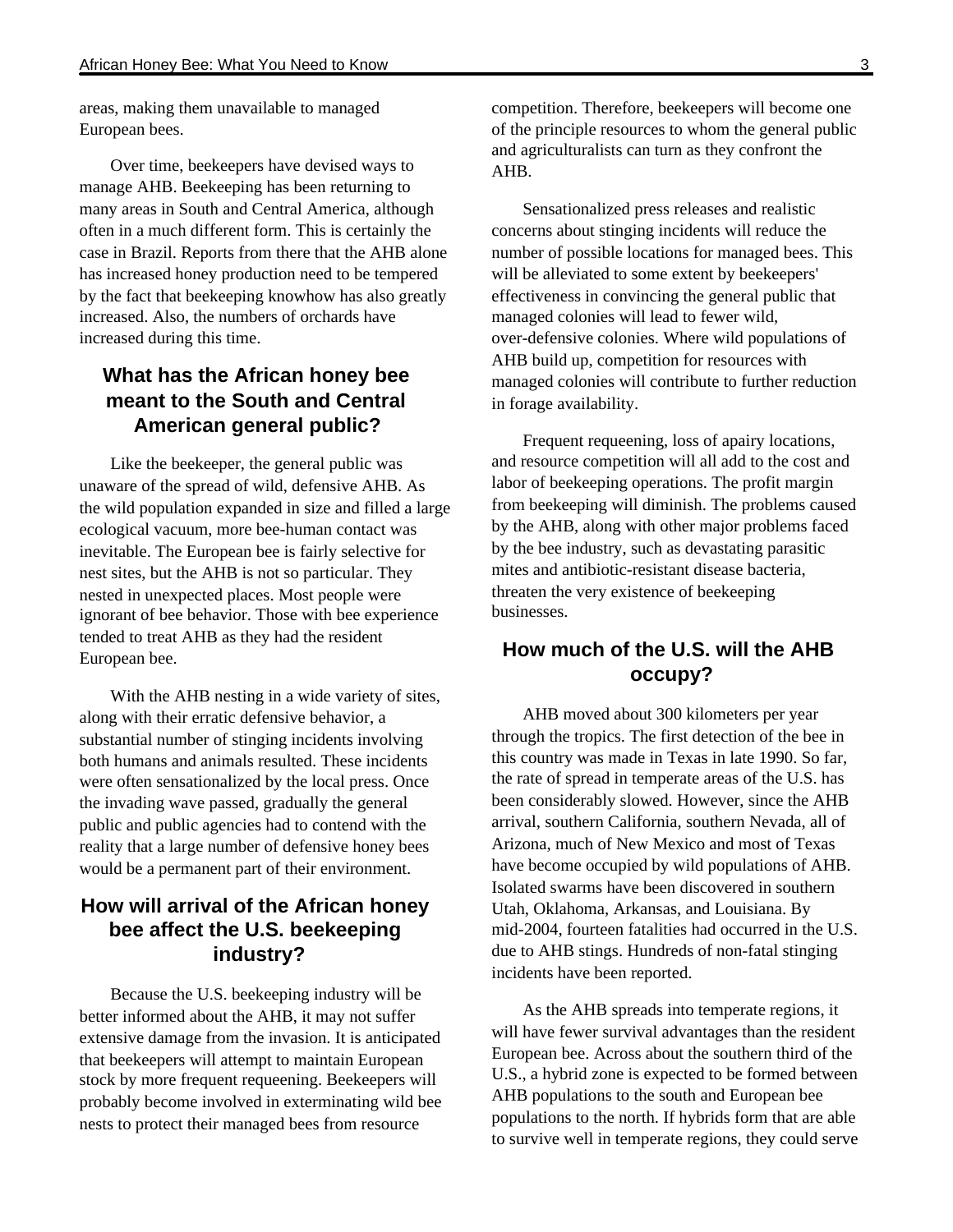a vehicles for the more northward spread of African traits, including the excessive stinging behavior. Because the character of the bee populations may change as the AHB invasion spreads into the U.S., continual rethinking of the bees' effect on humans, animals and the environment will be in order.

#### **Where is the AHB present in Florida?**

It had been predicted that the population of AHB that expanded northward from Mexico and into the southern U.S would quickly move across the Gulf Coast states and into Florida. However, for many years, for unknown reasons, the bees had not moved beyond eastern Texas.

Since 1987, AHB have hitchhiked as swarms on ships and have been regularly captured in bait hives located at Florida's deep sea ports. Over 500 bait hive traps are now in place at Florida ports, along interstate highway systems, and where positive AHB finds had been made previously. The bait hives are maintained and checked regularly by apiary inspectors of the Florida Department of Agriculture and Consumer Services. In the years since 2001, the number of captured AHB swarms has increased steadily. Most recently, the largest proportion have been found in the Tampa area. Some of these have created the greatest concern, because they have been found miles inland from the port. Still, the number of captured AHB swarms remains small, less than 100, and very few of these exhibited excessive defensive behavior. Only one serious stinging incident, involving an animal, had been reported by mid-2005.

Daughter queen bees from isolated AHB swarms have only resident European drones with which to mate. Therefore, the progeny will have diluted African tendencies. A concern is that once the numbers of AHB colonies in a given area reach a critical mass, AHB drones will be available to mate with AHB queens.

### **How will the AHB affect the Florida public?**

Florida's subtropical environment should be favorable to the establishment of a large wild AHB population. Experience in Latin America suggests

that there will be more bee-human contact. The possible effects of publicized stinging incidences could affect tourism and recreation in the state. Liability issues may impact the judicial system and insurance industry. The adverse impact on beekeeping businesses may result in a loss of honey bees for pollination of crops vital to our economy and food supply. Reduced availability and higher costs of certain foods may result.

Educating the public, the beekeeping industry and emergency first-responders will become a priority. This should lead to a more informed public concerning the value of bees to agriculture.

## **What action should be taken by the beekeeping industry and regulatory officials to deal with the AHB?**

Officials and beekeepers should keep aware of the bee's movement. Beekeepers must show the general public that they are the first defense against the AHB. They can do this by managing their bee stock to maintain gentleness.

Experience in Latin America has shown that wild AHB swarms, although gentle themselves, can develop into large colonies of extremely defensive bees. Thus, the common and rewarding practice of capturing and maintaining wild swarms (those from unmanaged apiaries) may become illegal. In any case, it should be avoided by inexperienced beginning beekeepers and modified by those who are experienced. Requeening captured feral swarms with European queens, not yet practiced to a high degree in South and Central America, will have to be adopted by North American beekeepers in Africanized regions. This procedure will have two benefits; possible elimination of bees that might cause highly publicized stinging incidents and reduction of wild competition for colonies of managed, docile European bees.

First-responders (police, fire-fighters, paramedics and other rescue personnel), need to be trained how to most effectively and quickly respond to bee stinging emergencies. They must be properly equipped with appropriate protective clothing and with gear to shield victims from the bees. Preferably,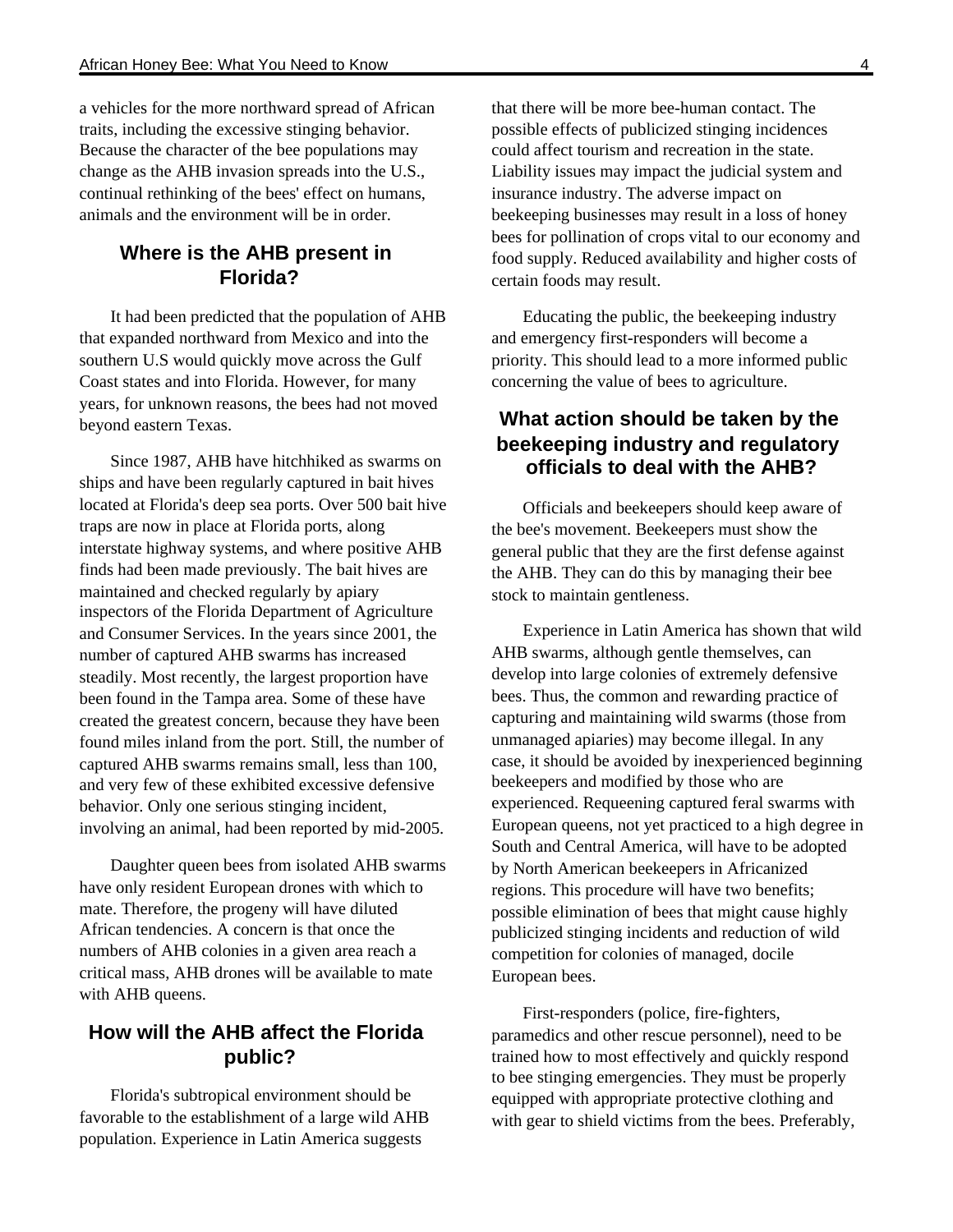as part of the training, rescue personnel will have had the experience of being in the presence of large numbers of bees.

### **What action should be taken by the general public?**

The public should be educated to recognize and avoid wild bee nests. People must hold a healthy respect for all bee colonies and swarms as potentially populated by over-defensive honey bees and, therefore, suspect. Any wild swarms found near residences or close to domestic animals (horses, cows, poultry, hogs, dogs) must be destroyed. In addition, information on what provokes defensive behavior, and how to minimize the effects of stinging incidents, should be disseminated. Workers, hikers, and campers in more remote rural or wild areas should be particularly alert and may consider packing mosquito head nets or lightweight bee veils.

#### **What can I do to protect my home and family from AHB?**

You can start by bee proofing your home and yard:

- Remove potential nesting site
- Inspect exterior walls and eaves
- Seal openings greater than 1/8-inch
- Install screens (1/8-inch hardware cloth) over vents, rain spouts, water meter/utility boxes, tree cavities, etc.
- During peak swarming season (spring through fall) inspect once or twice a week for any bee activity.

Educate your family to follow general precautions and have a bee safety plan:

- Listen for buzzing and look for bees entering or leaving an area, indicating a nest or swarm
- Carefully enter areas where bees might be nesting (garages, sheds, old cars, etc.)
- Examine area prior to using noisy power equipment (lawn mowers, blowers, chain saws, etc.
- Examine areas before tying or penning pets and livestock
- Never disturb a swarm or colony of bees contact a pest control company or your Cooperative Extension Agen for assistance

• If you know you are allergic to bee stings check with your doctor about a sting kit

- •
- •
- **What should I do if I locate a swarm or colony of bees on my property?**

I you find bees on your property, stay away. If the swarm or colony is disturbed:

- Get away from bees as quickly as possible. Africanized bees defend their nest so moving away from the nest is a good strategy
- Protect your face and eyes as much as possible
- Take shelter in an enclosed area
- Call a local beekeeper, pest control company or your Cooperative Extention Agent for information. Pest control companies may need to be engaged to destroy the nest
- Do not stand still and swat at the bees; rapid movements will cause them to sting.

### **What action should I take if I'm stung by bees?**

Try to prevent stings by protecting yourself in a safe area (building, car, truck) as quickly as possible. If stung,